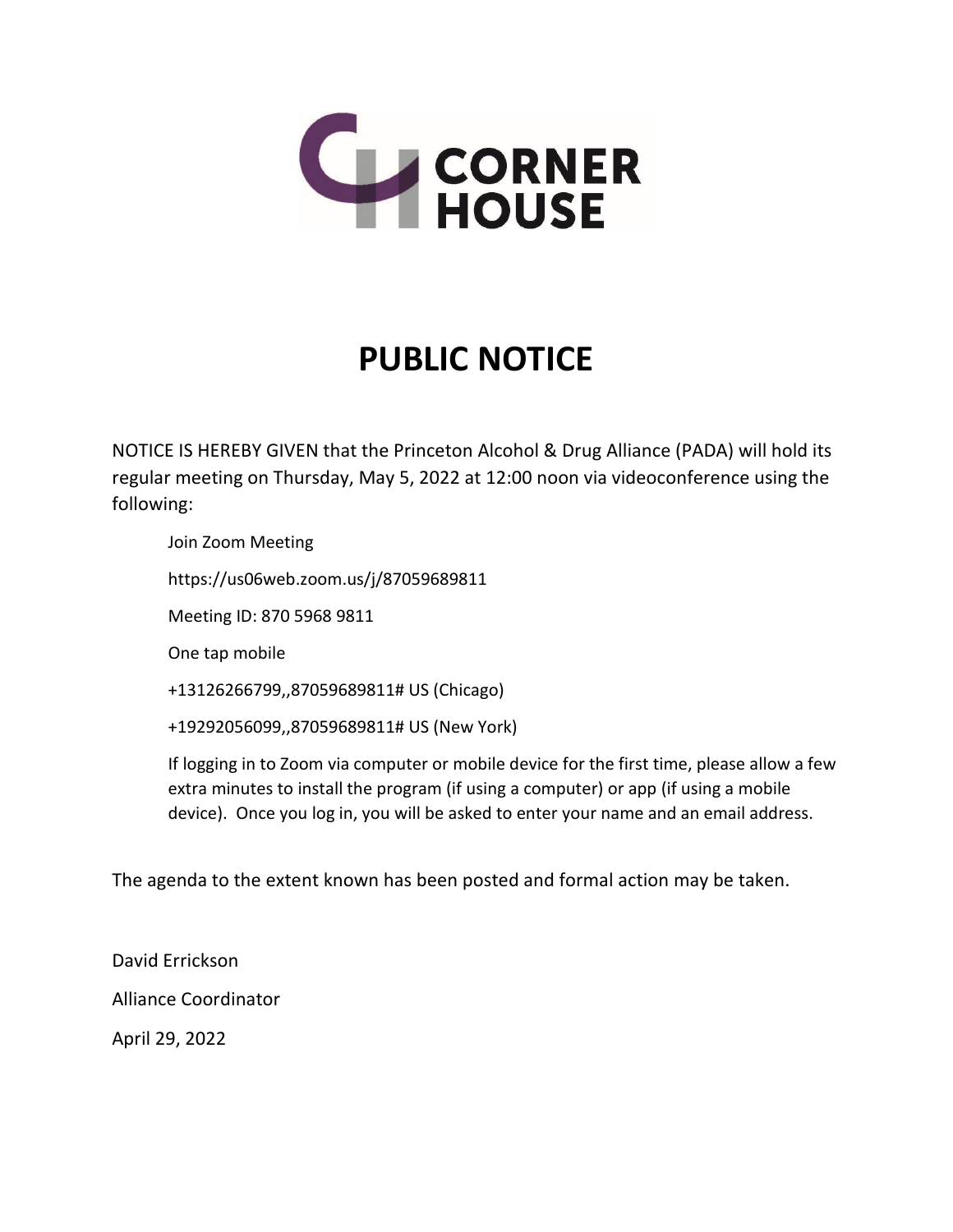## **Princeton Alcohol and Drug Alliance Regular Meeting by videoconference May 5, 2022, 12:00 noon DRAFT Agenda**

Open Meeting – Notice of this meeting was published on the municipal website.

- I. Call to order: Courtney Navas, Alliance Chair
- II. Introductions, elections, and welcome to guests
	- a. Acknowledgment of Corner House Board student representatives Sanya Khullar, Leah Schlenker, John O'Donnell.
	- b. Email motion: On Friday, April 8, 2022, the Alliance was invited by email to vote on whether to apply for \$9,000 that will allow students in the Corner House Outreach Program to attend a week-long Lindsey Meyer Teen Institute (LMTI) Summer Leadership Conference at Camp Ralph Mason in Hardwick, Warren County, August 22 – 26, 2022.
		- 9 "Yes" votes were received by the requested close of Sunday, April 10, 2022: DeFerdinando, Levy, Loffredo, Lygas, Khullar, Ostrowsky, Rourke, Schlenker, Wagner.
		- 1 "Yes" vote was received Monday, April 11, 2022: Navas
		- There were no "No" votes.
- III. Approval of April 7, 2022 minutes
- IV. Report from Alliance Coordinator David Errickson
- V. Reports from School Representatives
	- a. Princeton Public Schools
	- b. The Hun School
	- c. Princeton Day School
	- d. Stuart Country Day School of the Sacred Heart
- VI. Report from Princeton Public Library
- VII. Report from Princeton University and Eating Club Representatives
	- a. Campus Life
	- b. Inter-Club Council
- VIII. Report from Princeton Council Liaison
- IX. Report from Law Enforcement
- X. Reports from Corner House Student Programs
	- a. Corner House Student Board annual student survey
	- b. Prevention Programs Coordinator
	- c. Outreach Coordinator